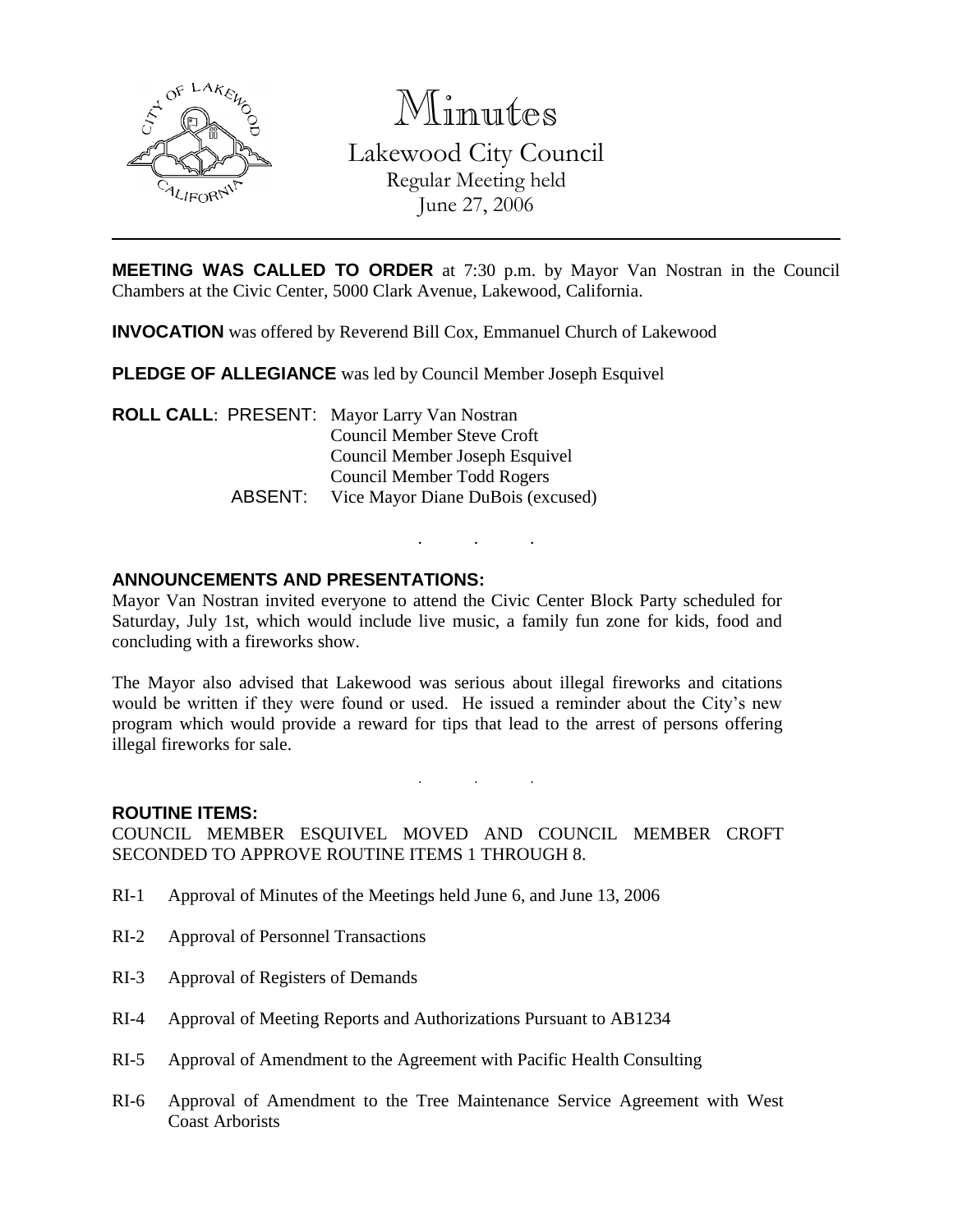City Council Minutes June 27, 2006 Page 2

#### **ROUTINE ITEMS:** Continued

- RI-7 Approval of Amendment to the Environmental Engineering and Storm Water Compliance Services Agreement with BioClean Environmental Services, Inc.
- RI-8 Approval of Amendment to Elevator Maintenance Services Agreement with Thyssenkrupp Elevator

UPON ROLL CALL VOTE, THE MOTION WAS APPROVED:

AYES: COUNCIL MEMBERS: Esquivel, Rogers, Croft and Van Nostran

NAYS: COUNCIL MEMBERS: None

ABSENT: COUNCIL MEMBERS: DuBois

# **1.1 • AWARD OF BID FOR PUBLIC WORKS PROJECT NO. 06-6, WEST SAN GABRIEL RIVER PARKWAY NATURE TRAIL – PHASE II**

. . .

Public Works Director Lisa Rapp displayed slides and gave a brief presentation based on the item in the agenda regarding the proposed project for the West San Gabriel River Parkway Nature Trail, Phase II. She reported that four bids had been received for the project which would include site clearing, grading, irrigation installation, landscaping, fencing and an ADA accessible walking path. She noted that the project was funded largely with grant funds from several sources. It was the recommendation of staff that the City Council: approve the plans, specifications and working details for the project; award the contract to the low bidder, Belaire-West Landscaping, Inc,. in the amount of \$453,500; authorize staff to approve a cumulative total of change orders, as necessary, not to exceed \$27,000; appropriate \$175,000 from the General Fund to the project account; appropriate \$40,000 from the 2002 Resources Bond Act – Per Capita Block Grant fund to the project account; approve an agreement with the County of Los Angeles Flood Control District; and approve an agreement with AESCO Technologies, Inc. in an amount not to exceed \$10,000, for construction materials and soils testing.

Mayor Van Nostran opened the public hearing at 7:40 p.m. and called for anyone in the audience wishing to address the City Council on this matter. There was no response.

COUNCIL MEMBER CROFT MOVED AND COUNCIL MEMBER ROGERS SECONDED TO CLOSE THE PUBLIC HEARING AND APPROVE STAFF'S RECOMMENDATIONS. UPON ROLL CALL VOTE, THE MOTION WAS APPROVED:

. . .

AYES: COUNCIL MEMBERS: Esquivel, Rogers, Croft and Van Nostran NAYS: COUNCIL MEMBERS: None ABSENT: COUNCIL MEMBERS: DuBois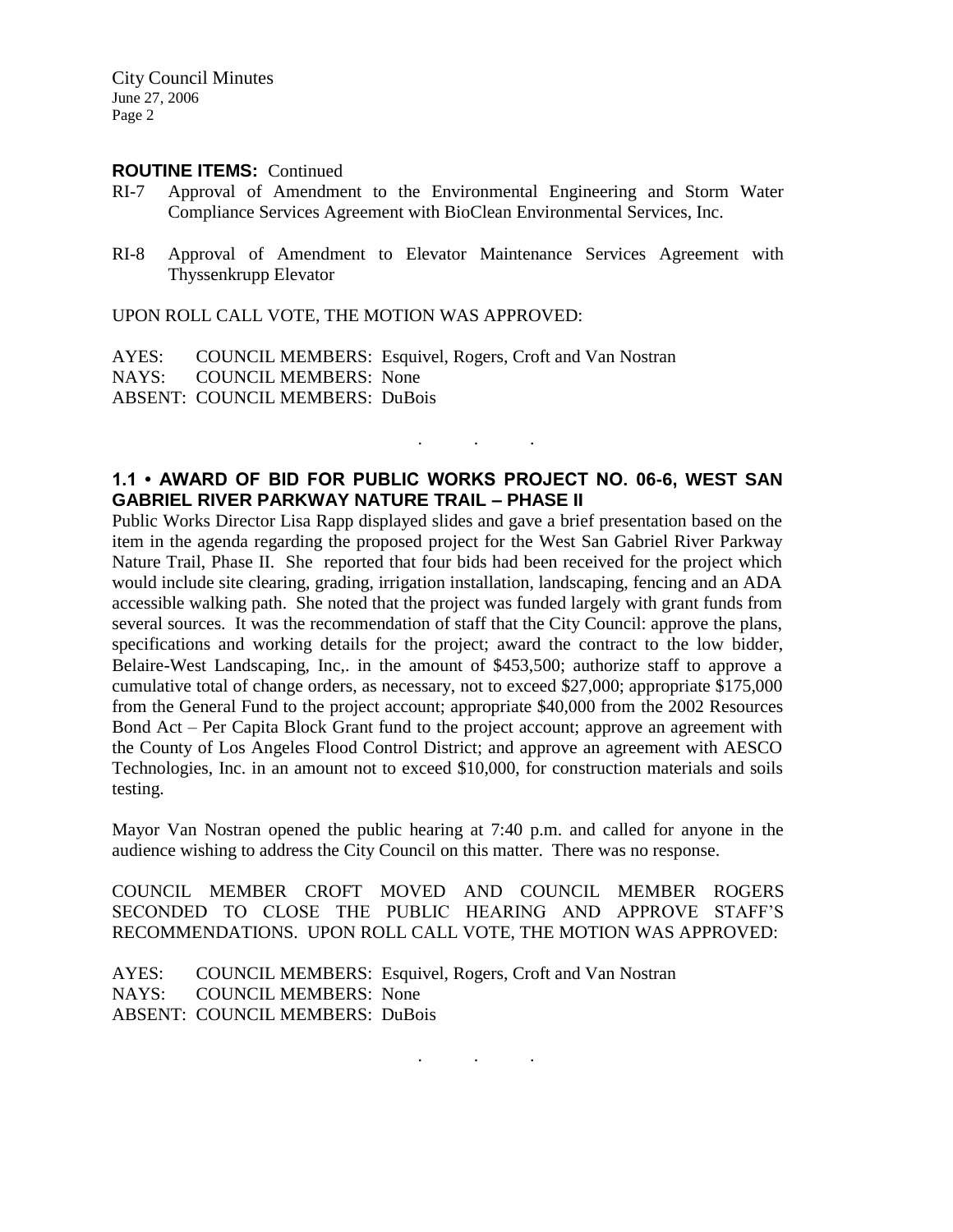## **1.2 • AWARD OF BID FOR PUBLIC WORKS PROJECTS FOR THE WEINGART SENIOR CENTER**

a) PROJECT NO. 05-10A, ROOFING AND SKYLIGHT IMPROVEMENTS PROJECT

b) PROJECT NO. 05-10B, HVAC IMPROVEMENTS PROJECT

The Director of Public Works provided a brief report based on the item in the agenda and stated the proposed work at the Weingart Senior Center had previously been bid as a single project, but that all bids received had exceeded estimates and funding for the project. The City Council had authorized the re-bid of the project split into two new contracts. Project No. 05-10A included the roofing and skylight improvements, while Project No. 05-10B provided for replacement of HVAC equipment. She reported that four bids had been received for No. 05-10A and three bids for No. 05-10B. She advised that the low bidder for No. 05-10B had failed to include a required Addendum acknowledgement form with their bid package, but the City Clerk had documentation that the Addendum had been transmitted and that the low bidder, Process Cooling and Heating, had signed a receipt for the delivery. Although the second lowest bidder, Los Angeles Air Conditioning, had filed a protest, Process Cooling and Heating had provided the City with written confirmation that their bid included all items addressed in the Addendum and that the omission of the form from their bid package had been a clerical oversight. It was recommended that the omission be determined a minor irregularity. She noted that the projects were being funded through the Community Development Block Grant Program. It was the recommendation of staff that the City Council approve the plans, specifications and working details for the projects; award a contract for Project No. 05-10A to Best Roofing and Waterproofing, Inc. in the amount of \$219,458; waive the minor irregularity of the exclusion of the Addendum acknowledgement and award a contract for Project No. 05-10B to Process Heating and Cooling in the amount of \$165,775; and authorize staff to approve a cumulative total of change orders, as necessary, not to exceed \$40,000.

Responding to a question from Council Member Rogers, City Attorney Steve Skolnik stated that in addition to waiving the minor irregularity, the City Council should formally act to deny the protest of Los Angeles Air Conditioning. He also advised that should they wish to carry the matter further, Los Angeles Air Conditioning would need to initiate legal action.

Mayor Van Nostran opened the public hearing at 7:46 p.m. and called for anyone in the audience wishing to address the City Council on this matter. There was no response.

COUNCIL MEMBER ROGERS MOVED AND COUNCIL MEMBER CROFT SECONDED TO DENY THE PROTEST AND APPROVE STAFF'S RECOMMENDATIONS. UPON ROLL CALL VOTE, THE MOTION WAS APPROVED:

. . .

AYES: COUNCIL MEMBERS: Esquivel, Rogers, Croft and Van Nostran NAYS: COUNCIL MEMBERS: None ABSENT: COUNCIL MEMBERS: DuBois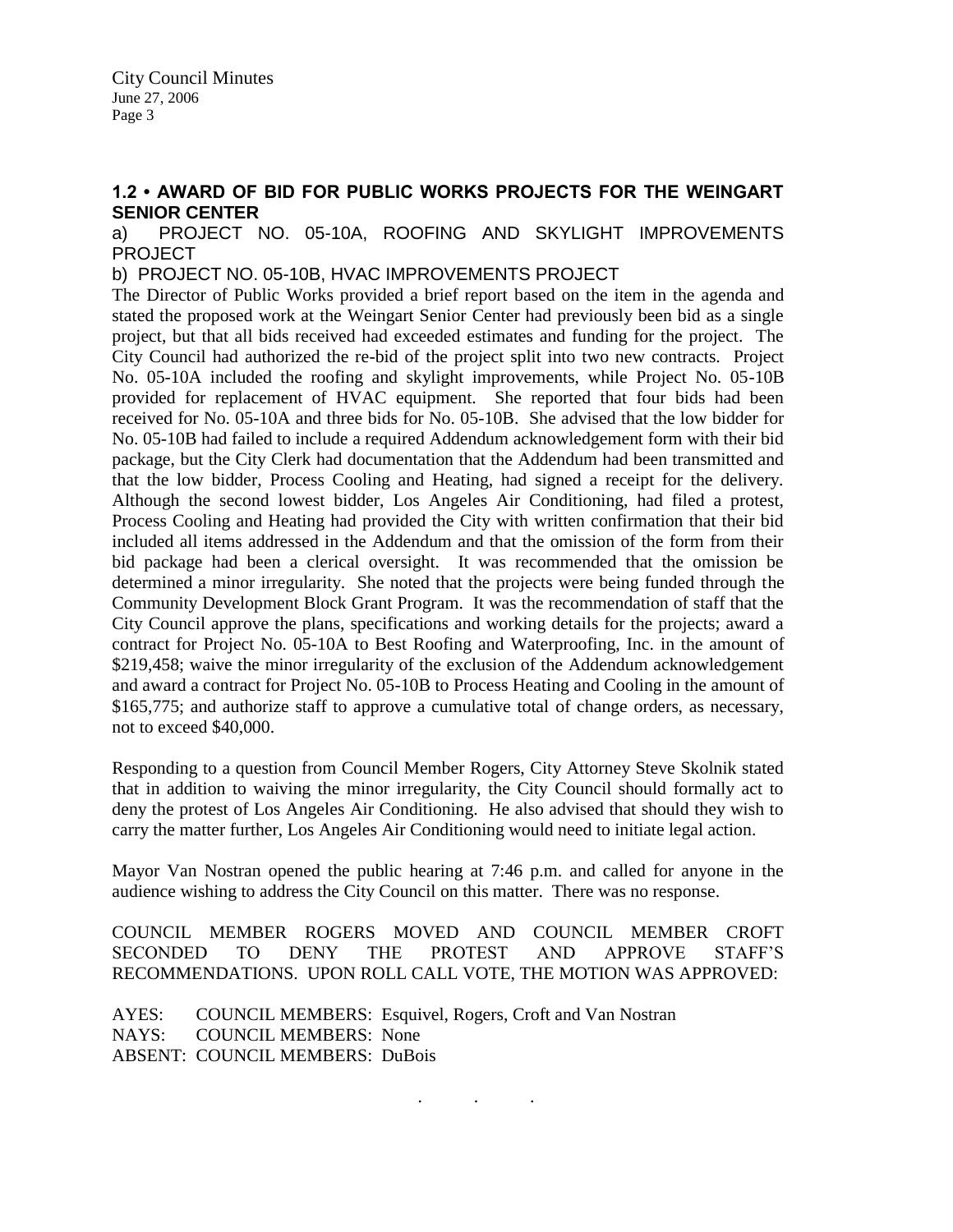# **1.3 • AWARD OF BID FOR PUBLIC WORKS PROJECT NO. 06-7, RESIDENTIAL STREET REHAB - 2006**

The Director of Public Works displayed a map and made a brief presentation based on the memo contained in the agenda. She reviewed the plan for future residential pavement resurfacing and noted that 107 miles of streets had been overlayed since 2000, the equivalent of 75 percent of the total streets miles in the City. She reported that six bids had been received for the 2006 Residential Street Rehab project and that staff was proposing the addition of 36th Street between Cherry and Industry Avenues. It was the recommendation of staff that the City Council approve the plans, specifications and working details for Project No. 06-07; award a contract to the low bidder, Silvia Construction, Inc., in the amount of \$2,037,924; appropriate an additional \$865,000 from the General Fund to the project account; appropriate \$349,677 from Proposition 42 Funds to the project account; authorize staff to issue a change order, not to exceed \$50,000, to add the resurfacing of 36th Street to the project; authorize a \$50,000 loan from the General Fund to the Redevelopment Agency to fund the rehabilitation of 36th Street; and authorize staff to approve a cumulative total of change orders, as needed, not to exceed \$200,000.

Mayor Van Nostran opened the public hearing at 7:51 p.m. and called for anyone in the audience wishing to address the City Council on this matter.

Irene Kautto inquired about street resurfacing in the Lakewood Gardens area. The Director of Public Works advised that the resurfacing in that area was not scheduled until fiscal year 2009-2010, just after the scheduled completion of water main replacement in that area.

COUNCIL MEMBER ESQUIVEL MOVED AND COUNCIL MEMBER ROGERS SECONDED TO APPROVE STAFF'S RECOMMENDATIONS. UPON ROLL CALL VOTE, THE MOTION WAS APPROVED:

AYES: COUNCIL MEMBERS: Esquivel, Rogers, Croft and Van Nostran NAYS: COUNCIL MEMBERS: None ABSENT: COUNCIL MEMBERS: DuBois

# **3.1 • AUTHORIZATION TO PROCEED WITH SOLE SOURCE PURCHASE FOR REPLACEMENT DASH BUSES**

. . .

Finance Director Larry Schroeder gave a presentation based on the memo contained in the agenda and stated the City's Fleet Supervisor had recommended replacement of two of the buses used in the DASH Transit program as their high mileage was causing increasing maintenance costs. The replacement model most closely meeting the needs of the DASH program had been identified, but was currently available from only one vendor. He advised that the budget contained an allocation for vehicle replacement, although an additional allocation from transportation funds would be required. It was the recommendation of staff that the City Council authorize an additional appropriation of \$12,657.48 from Proposition A funds for the purchase of two El Dorado National Aerotech 240 transit buses from the sole source vendor, Creative Bus Sales, Inc. in the amount of \$122,657.48.